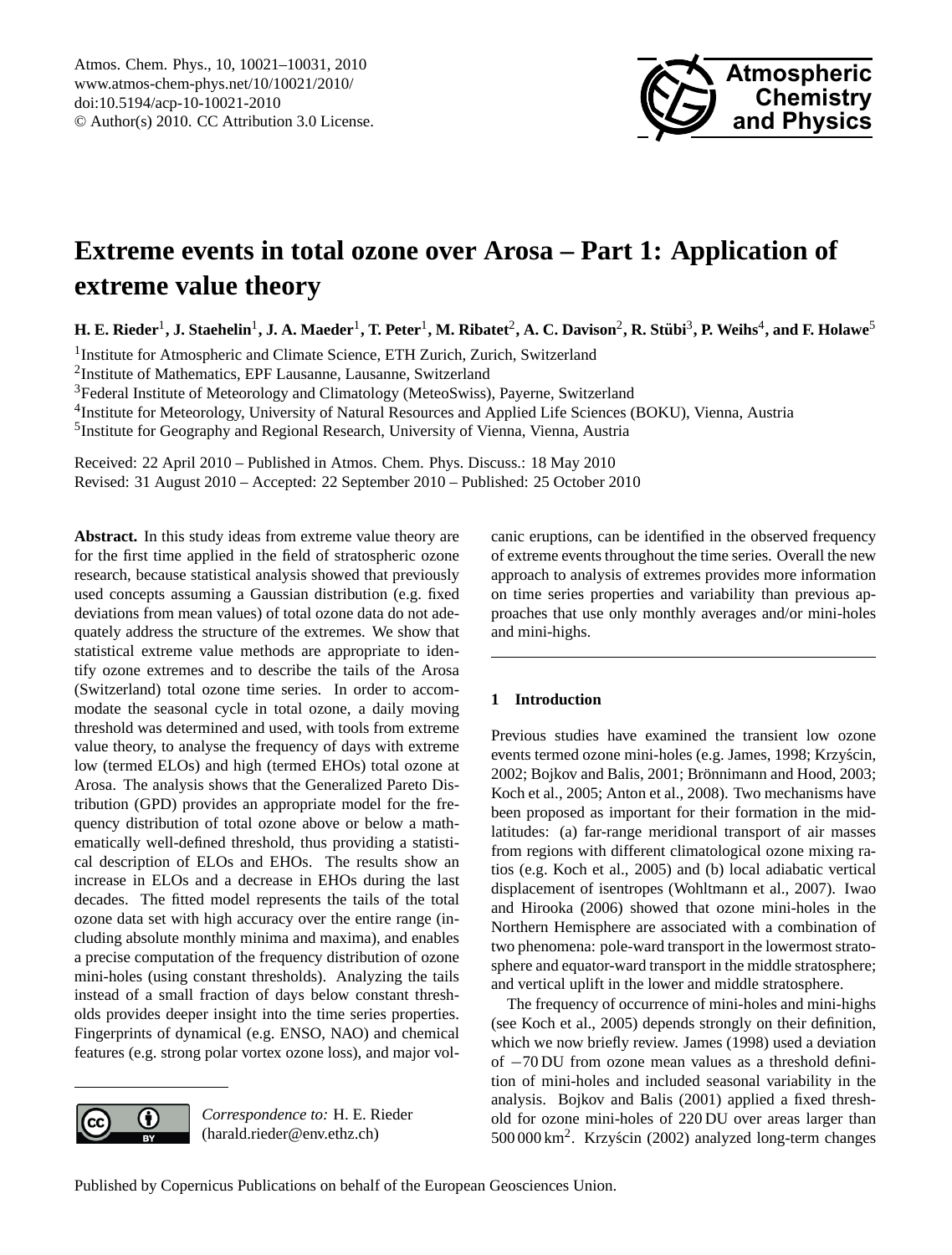in ozone mini-hole frequency over the Northern Hemisphere, using a threshold for low total ozone defined as a deviation of minus 20 percent from the climatological mean value. Brönnimann and Hood (2003) analyzed the frequency of low-ozone events over north-western Europe in 1952–1963 and 1990–2000. They used a threshold for days with very low total ozone (<225 DU) and found that the frequency of low-ozone events over north-western Europe was quite similar for autumns in 1952–1963 and 1990–2000. For the more recent period they found a significant increase in days with low total ozone during winter, and reported that changes in atmospheric circulation play a major role for the formation of low ozone events. Changes in mean ozone column due to human activity also play an important role, but their extent remains uncertain. Koch et al. (2005) applied a threshold of plus (mini-high) or minus (mini-hole) one standard deviation from the monthly mean in their study. This method has been updated by Antón et al. (2008), applying a more restrictive definition by using a two standard deviation threshold.

Here we show by statistical analysis that the mentioned above concepts assuming a Gaussian distribution of total ozone (e.g. fixed deviations from mean values) do not adequately address the structure of the extremes (see Sect. 2.2). Therefore, in this study we use ideas from extreme value theory (e.g. Coles, 2001; Ribatet, 2007) to compute thresholds for extreme low (termed ELOs) and extreme high (termed EHOs) total ozone. A heavy-tail focused approach is used entailing the fitting of the Generalized Pareto Distribution (GPD) to the Arosa time series. This provides a mathematically well-defined approach to extremes. Further we analyse the frequency distribution of ELOs and EHOs in the context of atmospheric processes.

#### **2 Measurements and methods**

#### **2.1 The Arosa long-term ozone time series**

Long term measurements of total ozone extending back before 1958 are available only from a few stations in the Northern Hemisphere (see Vogler et al., 2007). The world's longest available total ozone record is from Arosa, Switzerland  $(46°46' N, 9°40' E)$ , where total ozone measurements have been made since late 1926. Total ozone measurements at Arosa were started in 1926 by F. W. P. Götz, continued by G. Perl and then by H. U. Dütsch, and since 1988 have been performed by the Swiss Federal Institute of Meteorology and Climatology (MeteoSwiss). The total ozone record from Arosa is based on direct sun measurements with Dobson spectrophotometers and has been homogenized (Staehelin et al., 1998a). Total ozone data from Arosa used in this study was provided by the World Ozone and Ultraviolet Radiation Data Centre (WOUDC, [http://www.woudc.org\)](http://www.woudc.org). In this study we use daily mean values, available on approximately 250 days per year (Staehelin, 1998a).

Annual averages of total ozone from 1927–2008 and the 11-year running mean are shown in Fig. 1. While no trend can be found in the earlier parts of the record (Lund et al., 1995) a negative trend in total ozone over Arosa is clearly visible from the mid 1970s until the early 1990s (e.g. Staehelin et al., 1998b).

### **2.2 Frequency distribution of total ozone at Arosa**

In the previous studies mentioned above (see Sect. 1), thresholds for ozone mini-holes and mini-highs have been based on fixed values, on fixed deviations from monthly/seasonally/yearly mean values, or on  $1\sigma$  or  $2\sigma$  deviations from these mean values. From a statistical point of view this is appropriate if the data series can be approximated by a Gaussian distribution. To test total ozone data for Gaussian behaviour a simple standard test, the Shapiro-Wilk Test, was performed for the periods 1927–1959 (preindustrial conditions with respect to stratospheric chlorine and volcanic disturbance) and 1960–2008 (industrial conditions with respect to stratospheric chlorine and volcanic disturbance). The test values ( $p$ -value, a statistical measure of evidence against the null hypothesis, following, Royston, 1982a, b) of 10−<sup>5</sup> (1927–1959) and 10−<sup>15</sup> (1960–2008) show clearly that daily values of total ozone are not adequately described by a Gaussian distribution. This test was also applied to deseasonalized and detrended data, obtained by applying STL: Seasonal Trend decomposition of the time series based on LOESS (LOcally wEighted Scatterplot Smoothing) (e.g. Cleveland et al., 1990); for details see Sect. 3.1. Here the pvalues of 10<sup>-6</sup> (1927–1959) and 5×10<sup>-8</sup> (1960–2008) show clearly that detrended and deseasonalized daily values of total ozone are not adequately described by a Gaussian distribution.

In Fig. 2 the deviation of total ozone ((a–b) original observations and (c–d) detrended and deseasonalized observations) from a Gaussian distribution is shown in Quantile-Quantile-plots (QQ-plots) (which compare two probability distributions) for the two periods described above. Data from a Gaussian distribution would lie close to the diagonal line, but for both periods total ozone shows strong positive skewness, evidenced by the departure from linearity, and hence are clearly non-Gaussian, as was shown by the very significant Shapiro-Wilk statistic. Several studies (e.g. Davison and Smith, 1990; Coles, 2001; Coles and Pericchi, 2003) showed that proper analysis of the tails of such datasets requires extreme value theory, and here we explore its use to describe extreme events in total ozone and to select thresholds based on the tails of the ozone data.

## **2.3 The Generalized Pareto Distribution (GPD)**

The Generalized Pareto Distribution (GPD), one of the most commonly used distributions in the framework of extreme value theory (e.g. Davison and Smith, 1990; Cooley et al.,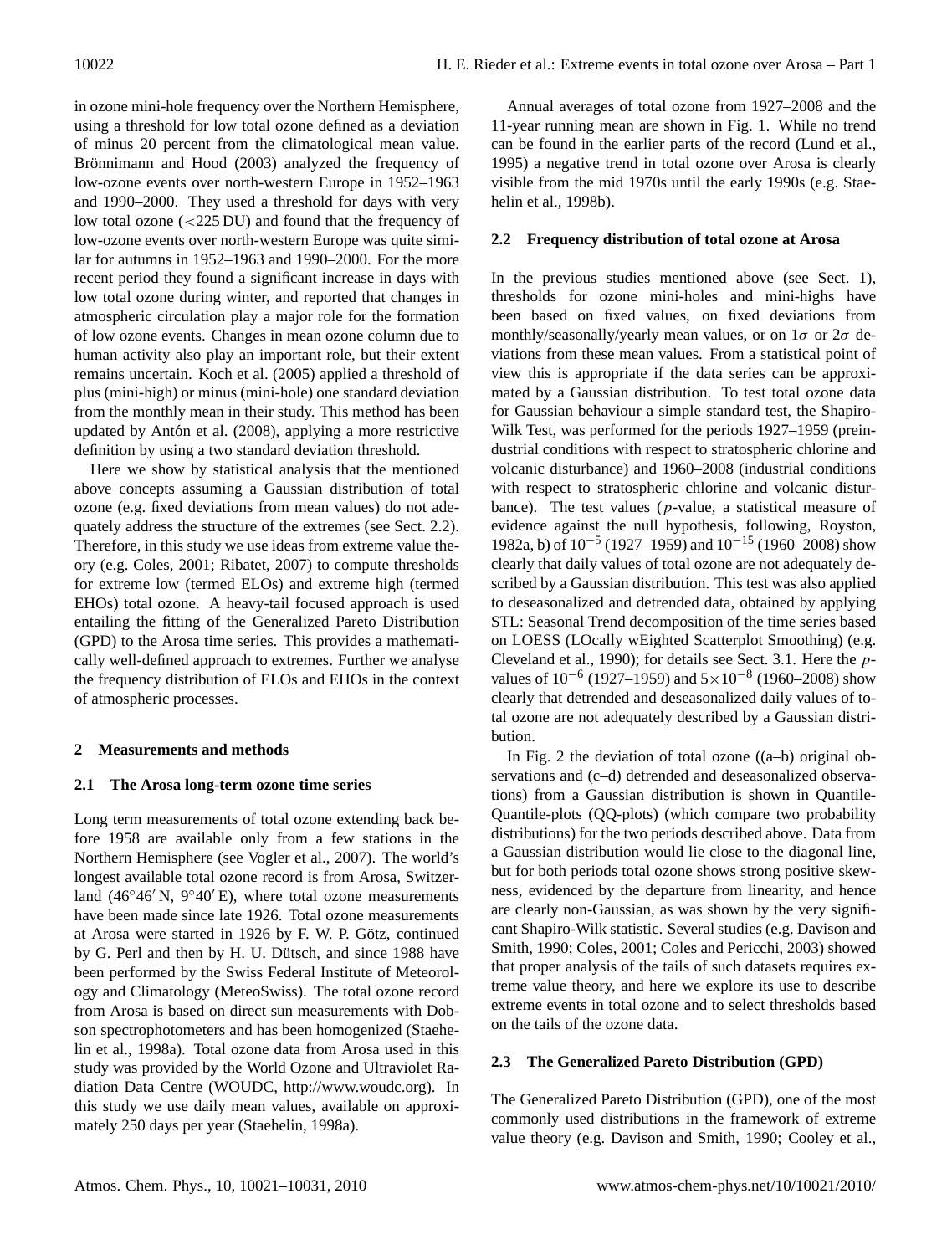

**Fig. 1.** Annual averages and 11-year running mean of total ozone over Arosa, Switzerland 1927–2008. Note: dotted line for annual averages marks period with large fractions of missing data before 1932.

2007; Ribatet et al., 2009), is named after the Italian mathematician and economist Vilfredo Pareto. Although originally derived in a different context, it also arises as the natural distribution for the exceedance of a random variable over a high threshold, and hence is widely used in the modeling of rare events (e.g. Davison and Smith, 1990). Extreme value theory has been applied to analyze rare events in various fields of climate science (e.g. Fawcett and Walshaw, 2006; Cooley et al., 2007; Ribatet et al., 2009). In this study extreme value theory is used for the first time in the field of total ozone research.

Here we describe the theoretical arguments for modelling exceedances over a threshold. However, the modelling procedure for values  $(x)$  below a low (enough) threshold is the same (see Eq. 1); to apply to low values: negate the values, apply methods for modelling beyond a high threshold, and then negate the results, because

$$
\min(x_i) = -\max(-x_i). \tag{1}
$$

Arguments on the asymptotic behaviour of the data series (Pickands, 1975) justify the use of the GPD for modelling exceedances over a sufficiently high threshold (Coles, 2001). More precisely, the GPD is the limiting distribution of normalized exceedance over a threshold, as the threshold approaches the maximum of the distribution. The GPD is defined as:

$$
F(x) = 1 - \left[1 + \xi \frac{x - u}{\sigma}\right]^{-1/\xi};
$$
  
\n
$$
\sigma > 0, x > u, 1 + \xi \frac{x - u}{\sigma} > 0.
$$
 (2)

where u is the threshold, and  $\sigma$  and  $\xi$  are the scale and shape parameters. The threshold  $u$  determines which levels are to be considered as extreme. The scale parameter  $\sigma$  is a measure of the spread of the distribution, with the same dimensions as the variable x; the larger  $\sigma$ , the more spread out the



**Fig. 2.** Quantile-Quantile plots comparing **(a)** total ozone observations at Arosa (Switzerland) with a Gaussian distribution (leastmean-square fitted to observations) for the period 1927–1959, **(b)** total ozone observations at Arosa (Switzerland) with a Gaussian distribution (least-mean-square fitted to observations) for the period 1960–2008, **(c)** remainder (deseasonalized and detrended total ozone observations (by LOESS (STL) see Sect. 3.1 and Fig. 3d) at Arosa (Switzerland)) with a Gaussian distribution (least-meansquare fitted to observations) for the period 1927–1959 and **(d)** remainder (deseasonalized and detrended total ozone observations (by LOESS (STL) see Sect. 3.1 and Fig. 3d) at Arosa (Switzerland)) with a Gaussian distribution (least-mean-square fitted to observations) for the period 1960–2008.

distribution is. The shape parameter  $\xi$  determines the shape of the tail of the distribution rather than simply shifting it (as u does) or stretching/shrinking it (as  $\sigma$  does). Selection of the threshold value  $u$  is described in Sect. 2.4 and Sect. 3.2 below.

## **2.4 Threshold selection**

In practice, the GPD parameters are fitted to observed positive exceedances  $x - u$  by maximum likelihood estimation, though other estimators, such as probability weighted moments estimators, are sometimes used.

An essential preliminary step is to determine an appropriate threshold  $u$  for which the asymptotic GPD approximation holds. This requires consideration of the trade-off between bias and variance: too high a threshold will reduce the number of exceedances and thus increase the estimation variance (see Fig. 6, discussed later), whereas too low a threshold will induce a bias because the GPD will fit the exceedances poorly (see Fig. 7, discussed later).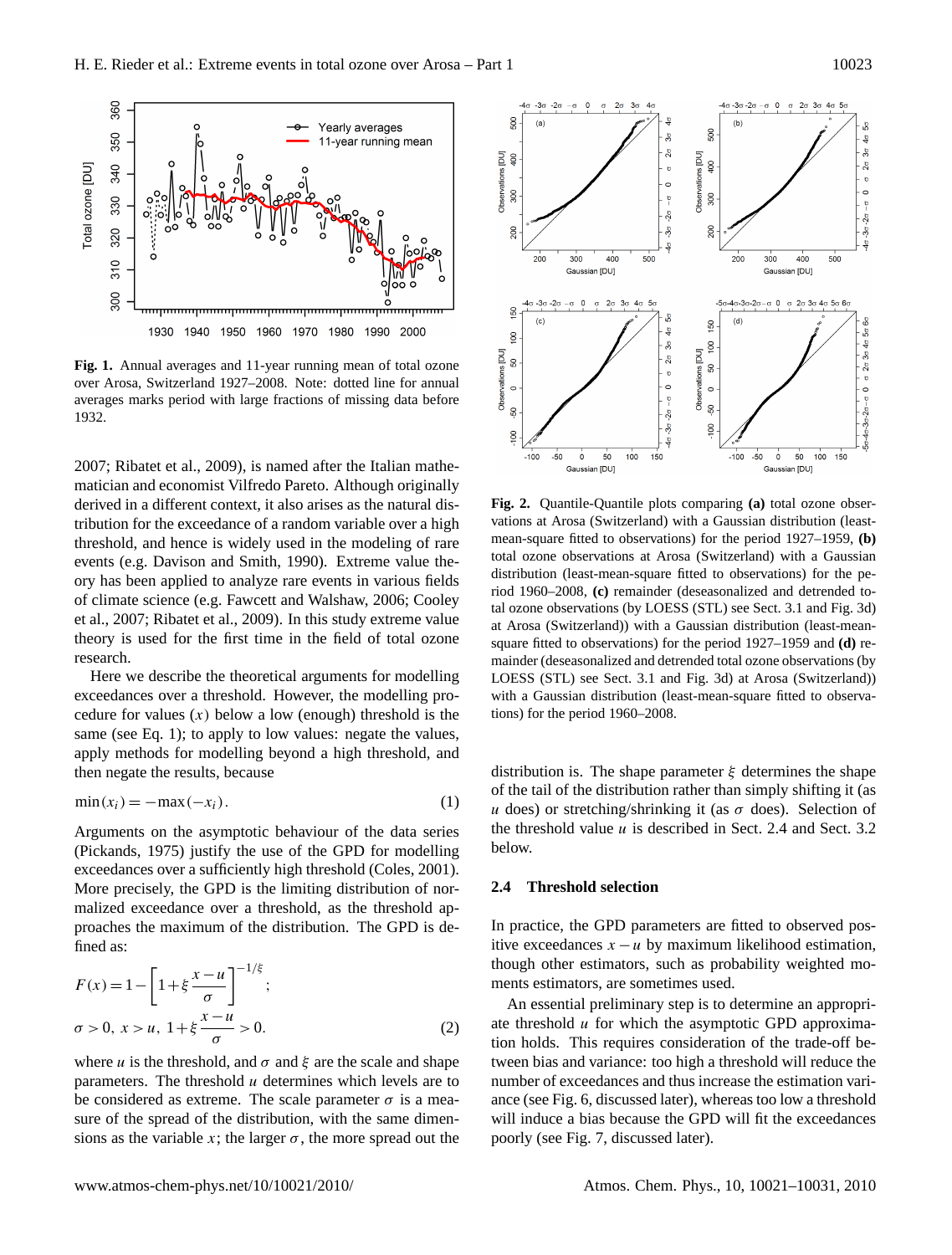Daily total ozone data show serial correlation and therefore autocorrelation has to be taken into account in the analysis. Fawcett (2005) showed that if one ignores temporal dependence within a data set, estimates for the GPD parameters are still consistent but the standard errors have to be inflated. However, to work in a more conventional statistical framework (i.e. independent realizations) we decided to take autocorrelation into account by means of a declustering procedure, which was applied prior to threshold selection. The method applied (as suggested by Davison and Smith, 1990) was to formally identify clusters of extremes and then use only the maximum (minimum) of each cluster in the analysis. A cluster is defined as consecutive exceedances above/below a certain threshold  $u$ . Once an observation falls below/above  $u$  the cluster is deemed to have terminated. A declustering parameter  $\kappa$  (a separation interval between neighboring clusters) is introduced to mitigate the potential dependence between clusters. For the analysis  $\kappa = 1$  day was sufficient to remove any serial dependence.

Tools for threshold choice (e.g. Coles, 2001; Ribatet, 2007) involve comparing the theoretical behaviour of the GPD and the empirical behaviour of the observations. A first tool, the Mean Residual Life (MRL) plot, entails plotting the mean of the exceedances over the threshold, as the threshold varies. If the observations follow a GPD with  $\xi$  < 1, the mean exceedance should vary linearly with the threshold. More precisely, we graph the points as defined below and look for the smallest threshold  $u$  above which the graph is roughly linear:

$$
\left\{ \left(u, \frac{1}{n_u} \sum_{i=1}^{n_u} [x_i - u] \right), u < \max(x_i) \right\},\
$$

where  $n_u$  is the number of exceedances above u and  $x_i$  is the  $i$ -th observation above  $u$ . A second tool, the Threshold Choice plot (TC-plot), uses the fact that if the exceedances above a threshold u are GPD with scale  $\sigma(u)$  and shape  $\xi(u)$ , then exceedances above a larger threshold  $u'$  are also GPD but with scale  $\sigma(u)+\xi(u)(u'-u)$  and shape  $\xi(u)$ . Using this property, we plot the points defined by

- $\{(u, \sigma^*(u)), u < \max(x_i)\},\$
- $\{(u,\xi(u)), u < \max(x_i)\},\$

and look for the smallest threshold  $u$  above which the graphs are roughly constant:

where

$$
\sigma^*(u) = \sigma(u) - \xi(u)u \tag{3}
$$

is called the modified scale parameter. In our application to the ozone time series, the threshold values for extreme low and extreme high total ozone were calculated with the above tools using the package POT (Ribatet, 2007) in the statistical computing environment R (R Development Core Team, 2008).

Starting from the 1970s, anthropogenic emission of ozone depleting substances (ODS) had a major influence on the Earth's ozone layer, and one might argue that appropriate threshold values for natural extremes in total ozone must be based on measurements prior to 1970. Moreover, total ozone is also influenced by changes in quantities such as the aerosol loading of the Earth's atmosphere. The Northern Hemisphere aerosol climatology (e.g. Sato et al., 1993) shows some smaller peaks in the 1960s. From these two "constraints" total ozone data at Arosa is considered as anthropogenically and volcanically unperturbed before the 1960s.

As the aim of this study is to address the influence of shortterm and long-term processes (including long-term trends) on the variation of extremes, analyzing an anthropogenically and volcanically unperturbed period (1927–1959) and an anthropogenically and volcanically perturbed period (1960– 2008) is from the authors point of view a solid way to address ozone changes within two clearly different regimes.

We do not detrend the data or use different sub-periods for threshold selection because this would require a subjective a priori decision on the type of trend and/or time periods. The influence of such decisions on the results is hard to quantify. More extensive discussion on the detrending of the data and the choice of different sub periods is presented in the supplementary material of this paper. Figure S1 in the supplementary material provides an example on how strongly a trend estimator is influenced by the time window chosen. Therefore we prefer to consider the observed trend within our analysis and not within a preceding step. Additionally Fig. S2 in the supplementary material compares the thresholds used in this study with thresholds chosen on other (shorter) time periods. Figures S3 and S4 in the supplementary material compare the influence of thresholds selected on different time periods on the frequency distribution of ELOs and EHOs. These figures show that the differences in the frequency of EHOs and ELOs are quite small and that the main findings of the study are robust and do not depend on the time windows used for threshold determination. As consequence we prefer to use the longest (unperturbed and perturbed) time windows (1927–1959 and 1960–2008), to compute thresholds for extreme low and high total ozone, for statistical reasons.

## **3 Results and discussion**

# **3.1 Seasonal decomposition of the Arosa total ozone time series**

The information contained in the Arosa total ozone record may be exploited in more detail in an STL-plot (e.g. Cleveland et al., 1990), the **S**easonal **T**rend decomposition of the time series based on **L**OESS (LOcally wEighted Scatterplot Smoothing (e.g. Cleveland, 1979; Cleveland and Devlin, 1988; Cleveland et al., 1990). This is one of the many and now widely-used "modern" statistical modelling methods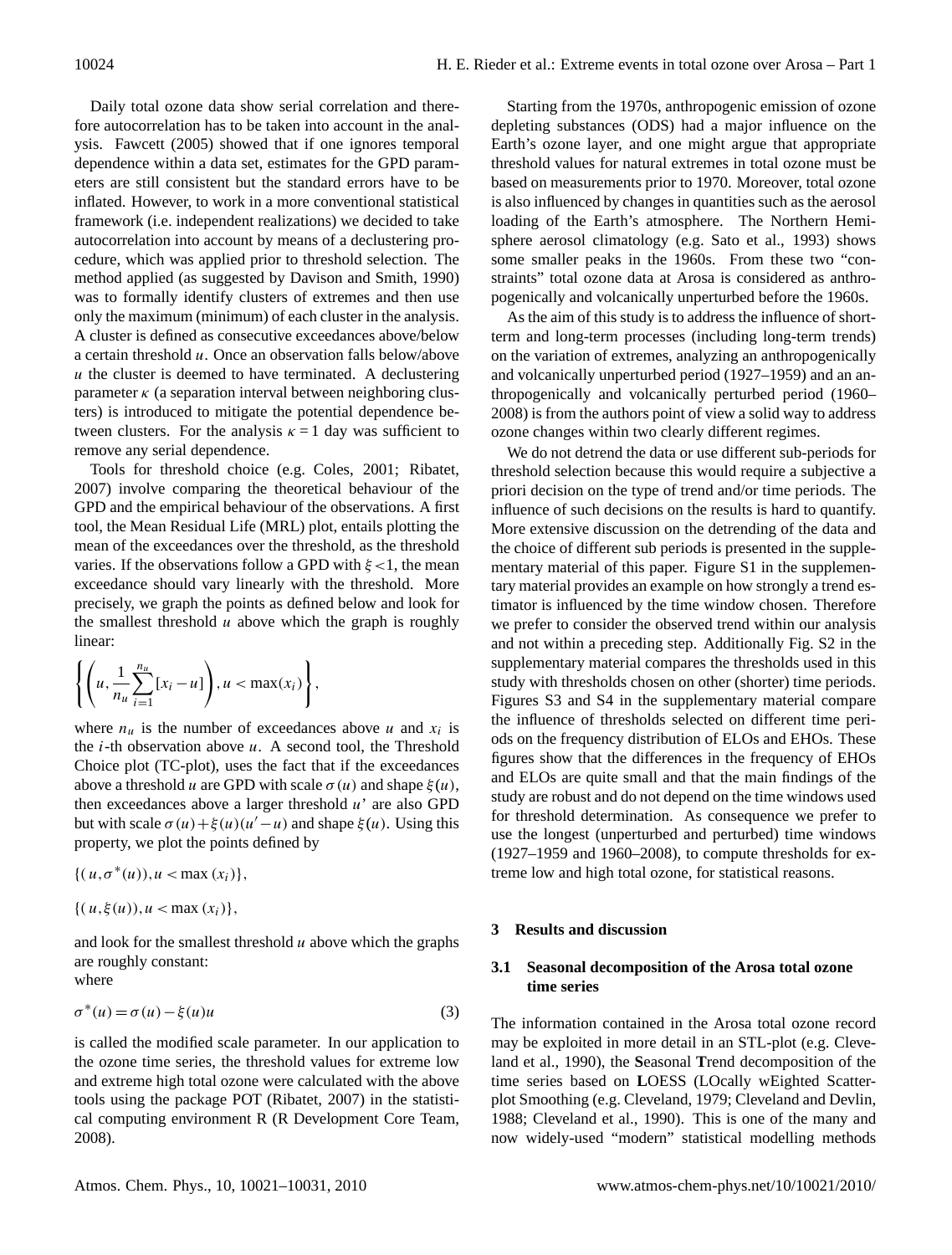

**Fig. 3.** Decomposition plot of the Arosa total ozone record based on a Seasonal-Trend decomposition procedure based on LOESS (STL): **(a)** daily mean values, **(b)** seasonal component, **(c)** trend component, **(d)** remainder. For convenient reference, right-hand grey bars in (a–d) refer to the same magnitude (40 DU). Gaps in the time series indicate periods with missing data. All panels are for 1927–2008. LOESS was computed using the stl-R function with parameters t.window=549, t.degree=1, s.window="periodic", and s.degree=0.

that build on "classical" methods such as linear and nonlinear least squares regression (Fig. 3). All daily mean values of the homogenized total ozone record are plotted in Fig. 3a, which shows that there is large variability within the individual daily mean total ozone measurements. In Fig. 3b the seasonal component of the Arosa time series is extracted; there is a clear seasonal cycle in total ozone, with maxima in spring and minima in late fall/early winter (in accordance with the Brewer-Dobson circulation transporting ozone-rich air towards northern mid-latitudes during boreal winter). Fig. 3c shows the LOESS-smoothed trend component for the Arosa time series. During the first 45 years there is no clear trend, but from the 1970s onwards total ozone decreases, reaching its lowest values in the early 1990s after the volcanic eruption of Mount Pinatubo. After a period of increase after 1992, the total ozone values remained subsequently rather stable at a low level. The remainder of the Arosa time series, i.e. the deviation from trend and estimated seasonal component, plotted in Fig. 3d, shows that the estimation of the seasonal cycle is not perfect, because the remainder shows weak seasonality. It also shows a high degree of short-term variability. Inspection of the mean adjusted residuals shows that their distribution changed from a more asymmetric shape in the earlier years to a more symmetric shape in the later periods (see Fig. 3d). Thus the distribution of (deseasonalized and detrended) total ozone has changed with time, a feature not represented in standard monthly mean analyses.

The grey bars at the right of all four subpanels of Fig. 3 aid in comparing the relative sizes of the trend, seasonal, and remainder components of the decomposition. Figure 3a and c show that the entire (negative) trend in total ozone over Arosa is small compared to the natural variability in the time series.

## **3.2 Thresholds for low and high total ozone**

Following Sect. 2.4, Fig. 4a–f provides examples (for March) of the Mean Residual Life plots (MRL-plot) and the Threshold Choice plots (TC-plots). In the MRL-plots (Fig. 4a and d), points defined by

$$
\{(u,\sigma^*(u)),u<\max(x_i)\},\
$$

are plotted for the ozone data set. As stated above, if the observations follow a GPD with  $\xi$  < 1, the mean exceedance should decrease linearly with the threshold value. In the examples provided in Fig. 4a (for the period 1927–1959) and Fig. 4d (for the period 1960–2008) we see that linear behaviour ends around 400 DU or 390 DU, respectively. Next the information gained from the MRL-plot is analyzed using TC-plots (Fig. 4b–c for the period 1927–1959 and Fig. 4e– f for the period 1960–2008). While Fig. 4b and e show the original shapes, Fig. 4c and f show the modified scale parameter (see Eq. 3) at certain threshold values. In the TC-plot a constant shape can be identified starting at 400 DU (period 1927–1959) and 390 DU (period 1960–2008), corroborating the MRL-results.

Threshold selection requires consideration of the tradeoff between bias and variance. Above we identified the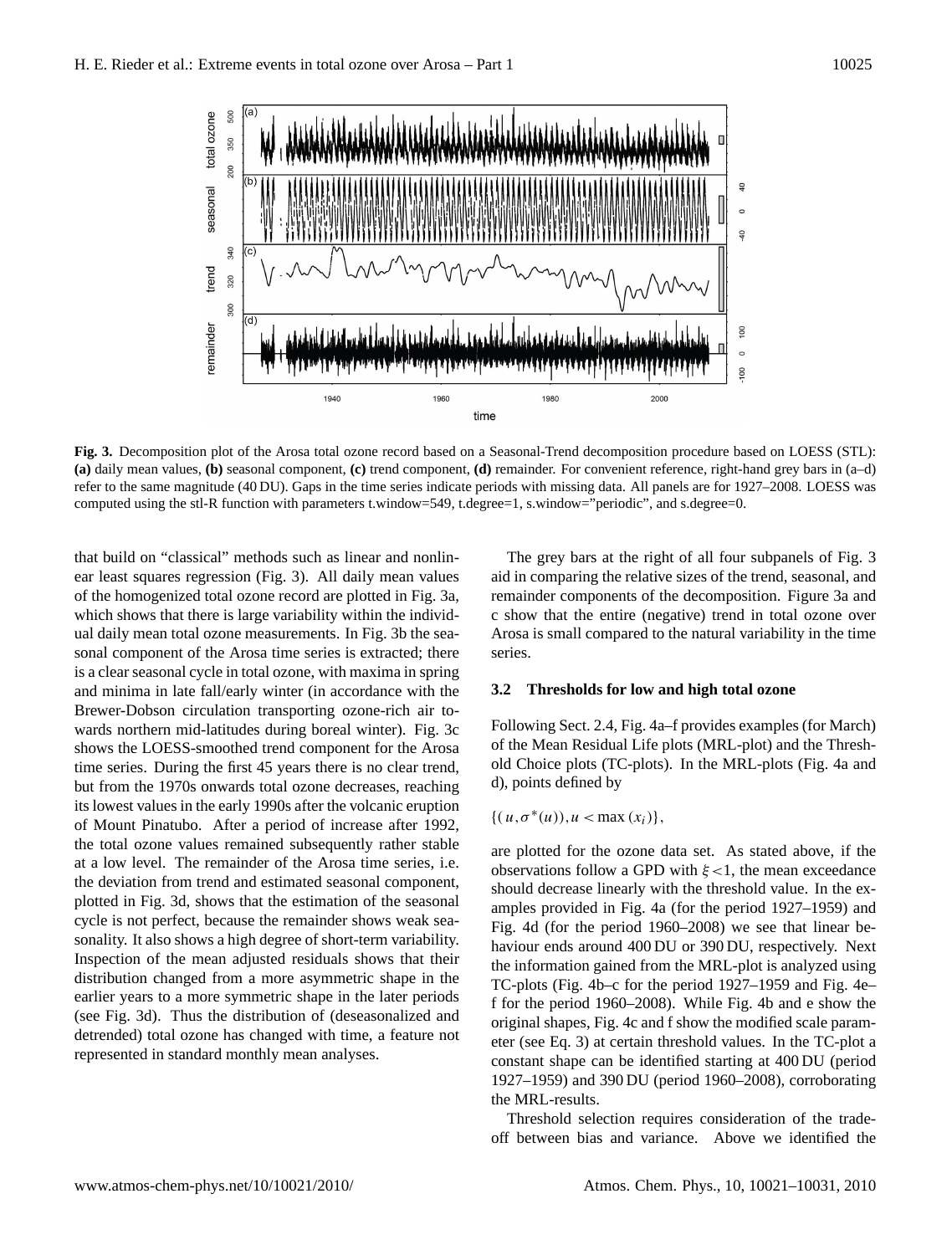

**Fig. 4.** Threshold selection plots (examples for high total ozone in March 1927–1959): **(a)** Mean Residual Life Plot (MRL-Plot) and **(b–c)** stability plots (TC-plots) computed with POT-package (Ribatet, 2007). **(d–f)** same as (a–c) but for period 1960–2008. Grey area gives stability region and the dashed vertical line gives the selected threshold ( $u = 410$  DU period 1927–1959 and  $u = 400$  DU period 1960–2008) in all plots.

constant part within the tail with reasonably low bias and variance, namely thresholds from 400 DU (1927–1959) and 390 DU (period 1960–2008) upwards to be considered (see grey boxes). The best choice for the threshold  $u$  within these ranges can be selected by the comparison of observed and modeled events at each potential threshold value. This comparison is based on three different plots (see Fig. 5): a density plot, a Quantile-Quantile plot (QQ-plot), a probability plot. The QQ-plot (see Fig. 5b and e) compares observed and modeled events, the probability plot (see Fig. 5c and f) compares the empirical and predicted probability for these events, and the density plot compares a non-parametric estimate of the density with the fitted GPD-model (see Fig. 5a and d). This analysis is done for all potential threshold values within the range selected from Fig. 4. The threshold value for which the QQ-plot, the probability plot and the density plot show the best agreement between the observed and modeled values is taken as the threshold for this month.

In Fig. 5 examples of these plots for the month of March are shown for the most suitable threshold value  $u=410$  DU in the period 1927–1959 and  $u=400$  DU for the period 1960– 2008. From these figures the good agreement between GPD and observations for both periods is obvious.

As mentioned above, threshold selection requires consideration of the trade-off between bias and variance. To compare three different models (GPD with different parameters dependent on  $u$ ,  $u$  too high and  $u$  too low) on the same basis, we need to use the same set of observations. The methodology used was: (i) to update the GPD parameters with a threshold equal to 445 DU (443 DU); (ii) to compare the model uncertainties by standard errors (see Table 1) and (iii) assess goodness of fit from QQ-plots and density plots. As expected the standard errors for the models using too high threshold values are much larger than for the optimized model. Although many more observations were used when using a lower threshold, the standard errors from the optimized model might be smaller. This statement combined with QQ-plots indicates that the optimized model corresponds to the best trade-off between bias and variance and has the best predictive capabilities. Additionally Figs. 6 and 7 show the density plots, the QQ-plots and the probability plots for too high and too low threshold values.

The threshold selection was performed (for the periods 1927–1959 and 1960–2008) for low and high total ozone for each calendar month following the procedure described above. The strong seasonal cycle was accommodated by smoothing monthly threshold values by linear interpolation and thus producing daily thresholds. Figure 8 shows these thresholds for extreme low and high total ozone and monthly means for 1927–1959 and 1960–2008. The monthly mean values of the time series (in Figs. 8 and S5) show larger differences than the corresponding thresholds for low and high total ozone. Changes in the frequency of ELOs and EHOs within the perturbed time period cannot be attributed to a particular choice of the reference period, (see supplementary material and "Interactive Discussion" to the discussion paper). Rather, such changes must be interpreted as fingerprints of the physical factors affecting ozone.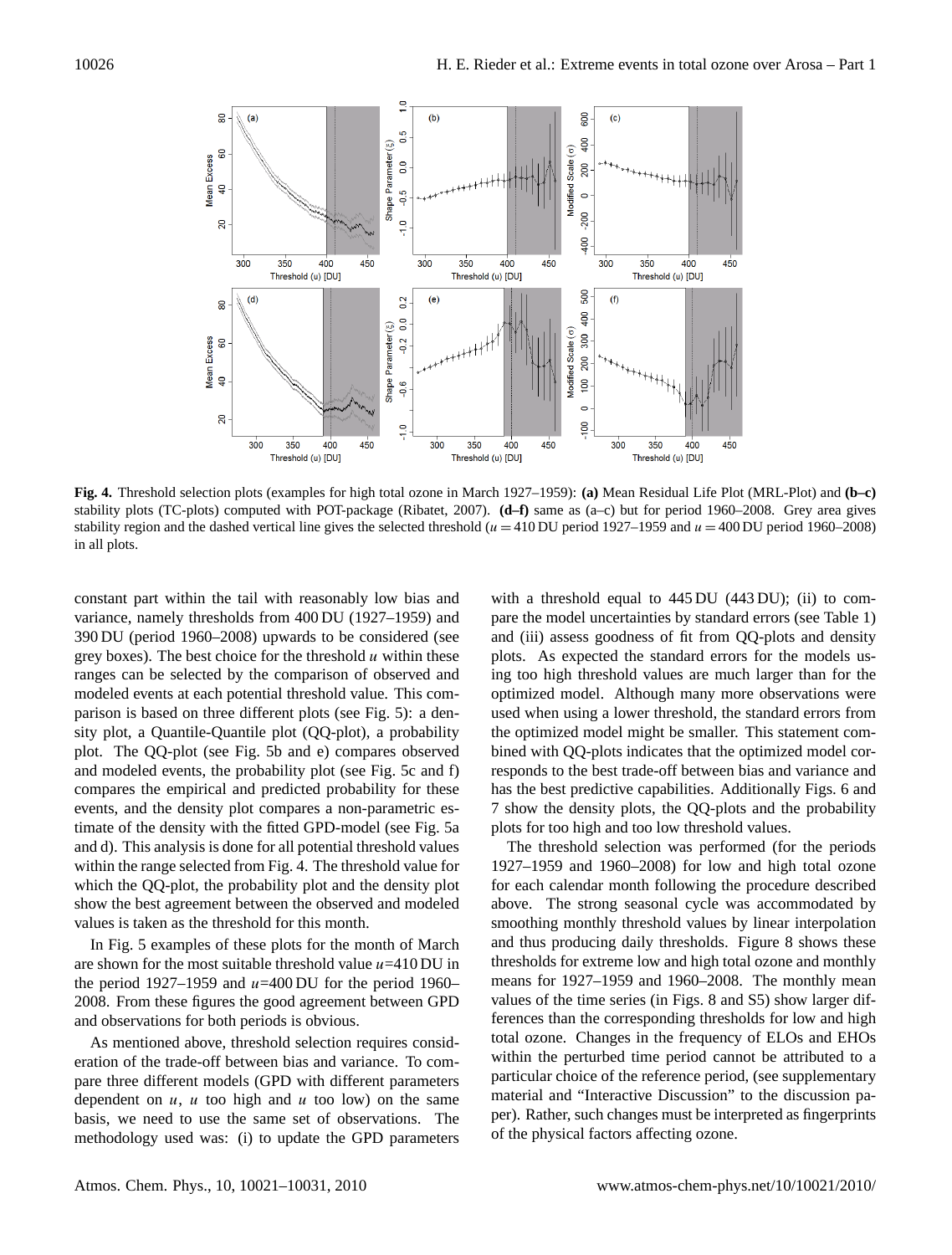|           |              | scale parameter $(\sigma)$ |               | shape parameter $(\xi)$ |                |               |
|-----------|--------------|----------------------------|---------------|-------------------------|----------------|---------------|
| period    | u            | $u$ (too high)             | $u$ (too low) | $\boldsymbol{u}$        | $u$ (too high) | $u$ (too low) |
| 1927–1959 | 42.77 (8.13) | 27.35(10.11)               | 76.26 (11.22) | $-0.39(0.13)$           | $-0.35(0.29)$  | $-0.58(0.10)$ |
| 1960–2008 | 38.36 (6.45) | 46.89 (16.08)              | 55.87 (7.13)  | $-0.18(0.11)$           | $-0.50(0.26)$  | $-0.31(0.08)$ |
|           |              |                            |               |                         |                |               |
|           |              |                            |               |                         |                |               |



**Fig. 5. (a)** Tail density plot of observations and GPD for high total ozone (u = 410 DU), **(b)** Quantile-Quantile-comparison between observed and GPD-model predicted extreme values, **(c)** empirical and predicted probability for these events (all three for the month of March in 1927– 1959). **(d–f)** same as (a–c) but for period 1960–2008 with  $u = 400$  DU. In (b–c) and (e–f) dotted lines represent the 95% confidence intervals, straight lines give the identity line.

## **3.3 Frequency distribution of extreme events in low and high total ozone**

In a next step we grouped the total ozone observations over Arosa into three groups using the thresholds selected for 1927–1959 and 1960–2008 (see Eqs. 4–6):

$$
ELO = \{x(t) : x(t) < u_{LOW}(t)\},\tag{4}
$$

$$
EHO = \{x(t) : x(t) > u_{\text{HIGH}}(t)\},\tag{5}
$$

$$
NEO = \{x(t) : u_{LOW}(t) \le x(t) \le u_{HIGH}(t)\}.
$$
 (6)

Here, ELO denotes a day with extreme low total ozone, EHO a day with extreme high total ozone, NEO a nonextreme day,  $x(t)$  is the total ozone column for a single day,  $u_{\text{HIGH}}(t)$  is the threshold for high total ozone for a specific day of the year and  $u_{\text{LOW}}(t)$  is the threshold for low total ozone for a specific day of the year.

Figures 9a–d depict a non-parametric estimate of the density of total ozone over Arosa for 1927–1959 and 1960–2008. While Fig. 9a (all data in 1927–1959) and Fig. 9b (example for March in 1927–1959) show estimated densities for the entire dataset, Fig. 9c (all data in 1960–2008) and Fig. 9d (example for March in 1960–2008) show the estimated density of the time series without extremes. We see that total ozone over Arosa shows heavy tails in the data distribution (see Fig. 9a and b) and that the density of the remaining bulk (time series without ELOs and EHOs) is almost equal in both time periods. Figure 9c and d provide a quantitative indication that observed trends in total ozone are strongly dominated by extreme events, as we see that the bulk of the distribution shows no big differences. This issue is discussed in detail in a companion paper (Rieder et al., 2010, hereafter called Part 2).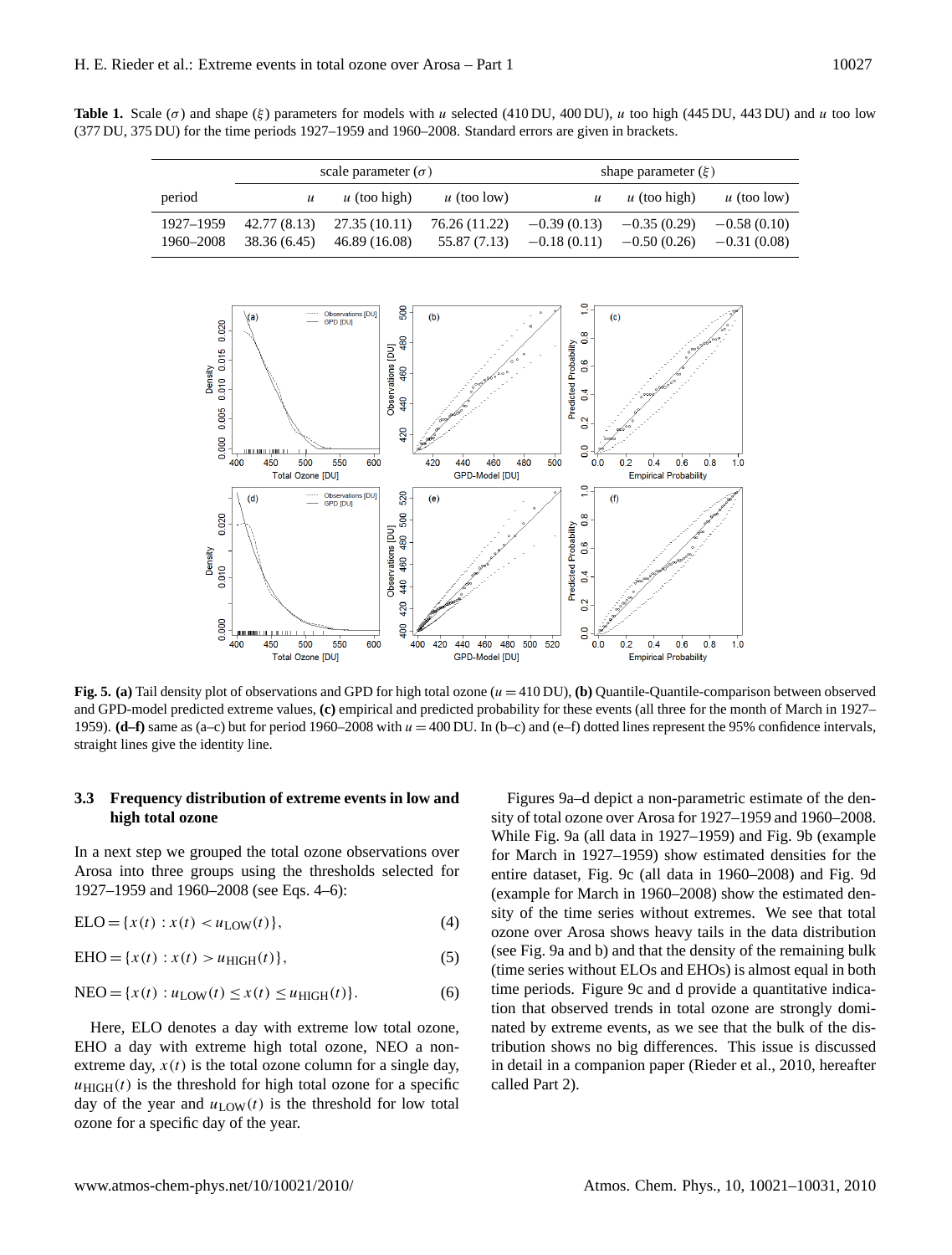

**Fig. 6. (a)** Tail density plot of observations and GPD for high total ozone with too high threshold values (u = 445 DU), **(b)** Quantile-Quantilecomparison between observed and GPD-model predicted extreme values, **(c)** empirical and predicted probability for these events (all three for the month of March in 1927–1959). **(d–f)** same as (a–c) but for period 1960–2008 with  $u = 443$  DU. In (b–c) and (e–f) dotted lines represent the 95% confidence intervals, straight lines give the identity line.



**Fig. 7. (a)** Tail density plot of observations and GPD for high total ozone with too low threshold values (u = 377 DU), **(b)** Quantile-Quantilecomparison between observed and GPD-model predicted extreme values, **(c)** empirical and predicted probability for these events (all three for the month of March in 1927–1959). **(d–f)** same as (a–c) but for period 1960–2008 with  $u = 375$  DU. In (b–c) and (e–f) dotted lines represent the 95% confidence intervals, straight lines give the identity line.

The observed frequency for all three groups (EHOs, ELOs and NEOs) is plotted as a time series in Fig. 10 on an annual scale. The first period of the Arosa record reveals some fluctuations in EHOs and ELOs of the total ozone series (ranges between 5% and 20% in annual means) as well as in the remaining bulk of observations. In 1940–1942 a first strong increase in EHOs appears, linked to a strong ENSO event (for details see Brönnimann et al., 2004; Part 2), followed by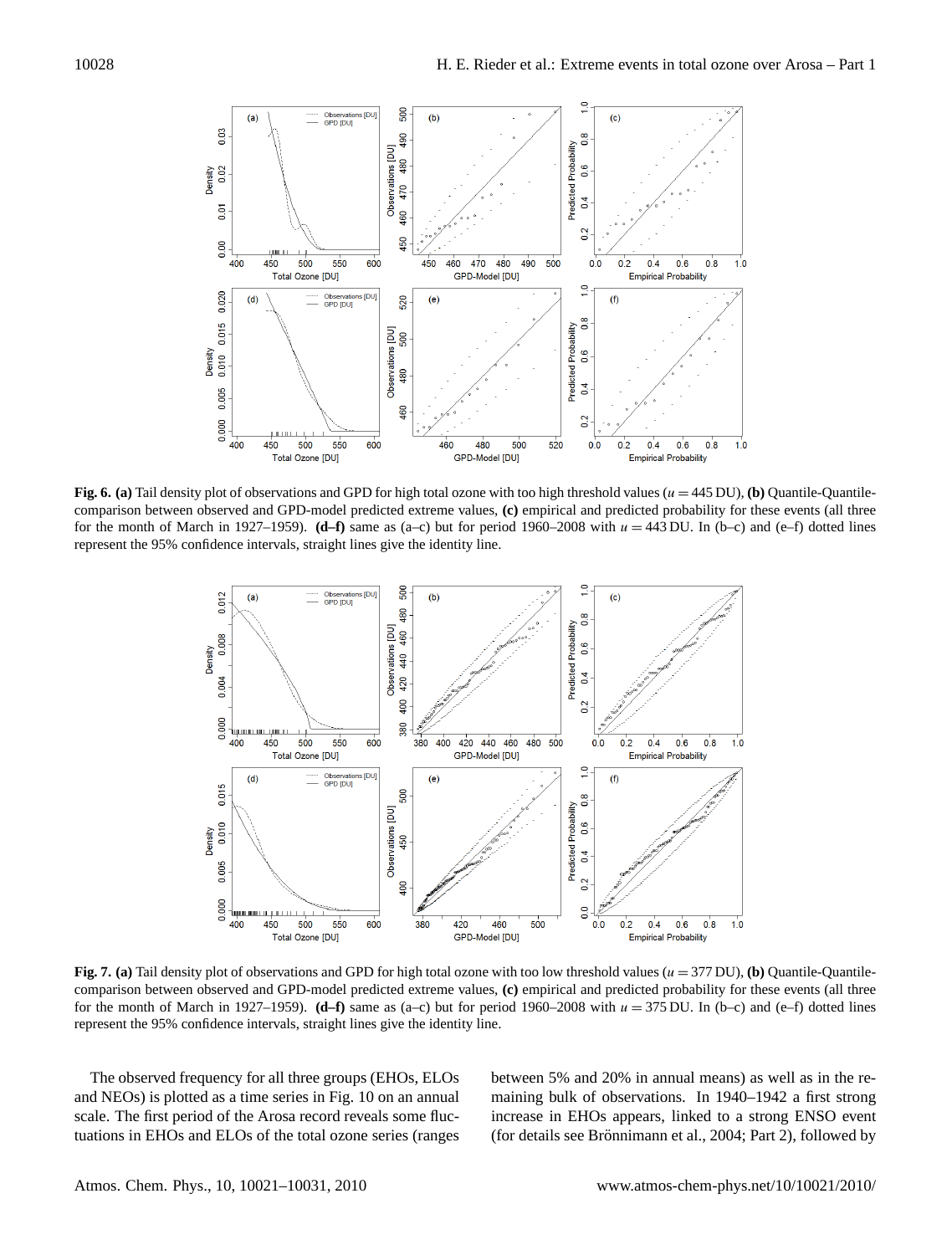

**Fig. 8.** Thresholds for extreme high (EHOs) and low (ELOs) total ozone and monthly means of total ozone over Arosa, for the periods 1927–1959 and 1960–2008.

a second period of about 30 years with less frequent EHOs. Overall the number of EHOs is slightly larger than that of ELOs during the first 40 years of the Arosa record. From the mid-1970s or early 1980s a decrease in the number of EHOs and an increase in the frequency of ELOs is observed. During the last 5–10 years a decrease in the frequency of ELOs and a stabilization or small increase in the frequency of EHOs can be observed over Arosa. The influence of these extreme events on annual and seasonal mean values and trends in the context of atmospheric chemistry, physics and dynamics is further discussed in a companion paper (see Part 2).

## **3.4 Application of GPD-model to ozone mini-hole frequency**

The frequency distribution of extremes was compared with earlier papers related to ozone mini-holes (e.g. Brönnimann and Hood, 2003; Bojkov and Balis, 2001). Following the definition of Brönnimann and Hood (2003) using a threshold of 225 DU a total number of 15 ozone mini-holes can be found in the Arosa total ozone series (see Table 2). The probability of a single extreme event (ELO) to be counted as an ozone mini-hole was computed from the low heavy tail of the Arosa time series (ELOs). The analysis showed that the probability of observing a mini-hole is only relevant in the period November to February, with highest probability in November and December (not shown here). This agrees well with the number of mini-holes observed at Arosa (compare Table 2). Further the GPD-model was also used to estimate the number of ozone mini-holes following the more



**Fig. 9.** Density plots of **(a)** annual total ozone observations at Arosa for the time periods 1927–1959 and 1960–2008, **(b)** ozone observations for March in the periods 1927–1959 and 1960–2008, **(c)** annual total ozone observations with extremes removed for the time periods 1927–1959 and 1960–2008 and **(d)** ozone observations with extremes removed for March in the periods 1927–1959 and 1960– 2008. Mean values for the time periods are given as vertical lines.

restrictive definition of Bojkov and Balis (2001) (threshold of 220 DU, see days marked with \* in Table 2). The number of predicted mini-holes agrees well with the observations: 16 (for a threshold of 225 DU) and 6 mini-holes (for a threshold of 220 DU) would be expected from the GPD-model, while 15 respectively 6 have been observed. This result shows that the number of mini-holes can be estimated with high accuracy from the GPD-model. For the prediction of the temporal evolution of ozone mini-holes an updated and more complex statistical model would be needed, which is beyond the scope of the present study. Here we show only that the frequency distribution of mini-holes can be estimated highly accurate within the presented framework.

## **3.5 Atmospheric processes and extreme events in total ozone**

Figure 10 contains information related to particular events in the Earth's atmosphere. The coincidence of anomalous frequencies of ELOs/EHOs are related to ENSO anomalies (e.g. Brönnimann et al., 2004; Sassi et al., 2004), North Atlantic Oscillation anomalies (NAO) (e.g. Appenzeller et al., 2000), large volcanic eruptions and strong polar vortex ozone depletion (Wohltmann et al., 2007). The analysis and discussion of the influence of these atmospheric processes is the subject of an accompanying paper (see Part 2).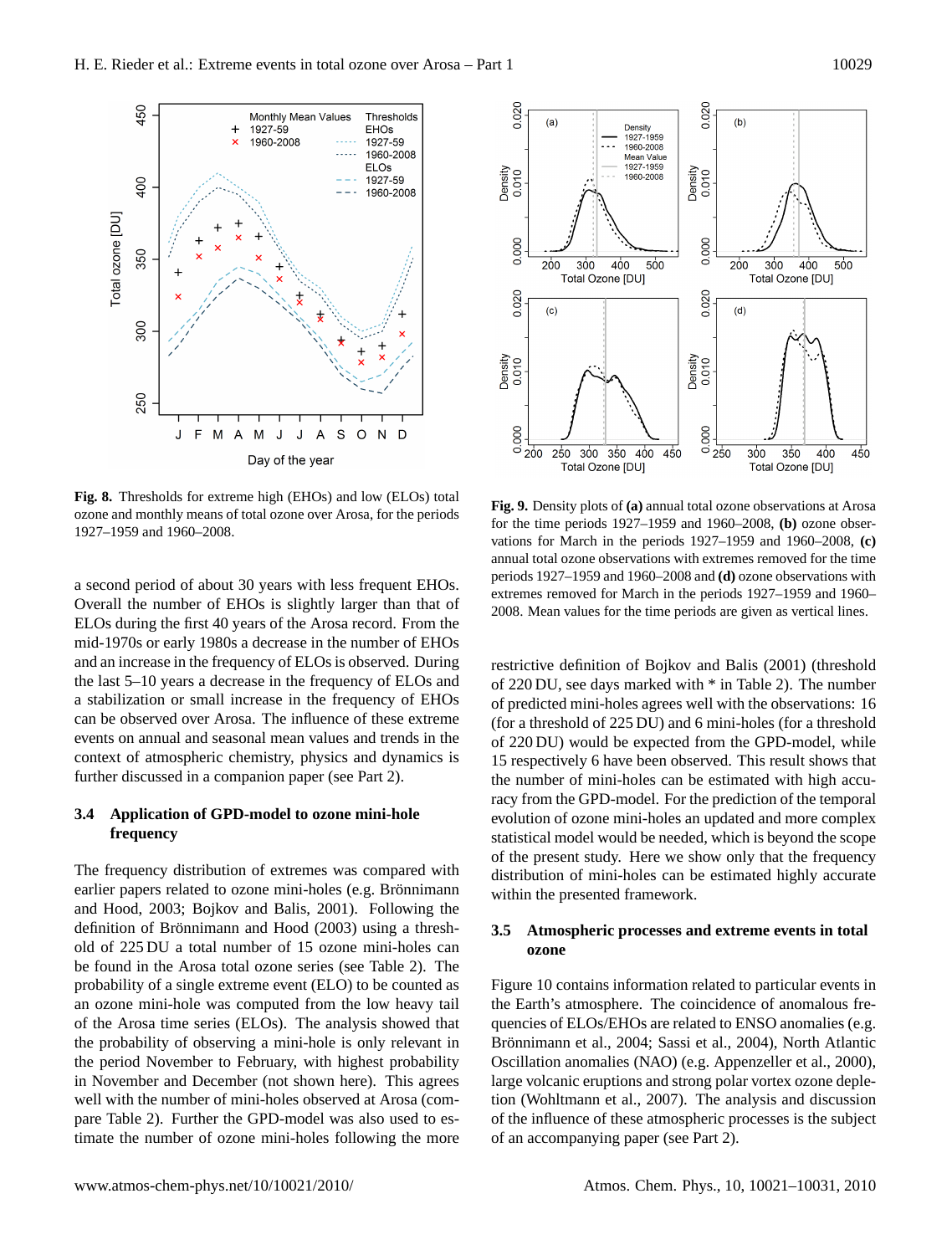

**Fig. 10.** Annual evolution of fractions of extreme events in low (ELOs – light blue area) and high (EHOs – dark blue area) total ozone and not extreme days (NEOs – white area). GTO is an abbreviation for Grouped Total ozone Observations. Colored circles show global modes distinguished by the following indices: ENSO (light blue), NAO (orange), volcanic eruptions of Gunung Agung, El Chichón and Mt. Pinatubo (purple), polar vortex ozone loss (grey) and increasing/decreasing long-term development of ODS (black). Grey vertical bar denotes to a large fraction of missing data in 1929–1932. For references of atmospheric indices and other atmospheric quantities used see Part 2.

**Table 2.** Ozone mini-holes (threshold of 225 DU applied – following Brönnimann and Hood, 2003) observed over Arosa, Switzerland, in 1927–2008. Events marked with (\*) indicate mini-holes that are found also following the stronger limiting definition of Bojkov and Balis (2001) (threshold of 220 DU).

| year | month | day                         | total ozone [DU] |   |
|------|-------|-----------------------------|------------------|---|
| 1942 | 10    | 3                           | 224              |   |
| 1978 | 12    | 9                           | 224              |   |
| 1988 | 2     | 1                           | 224              |   |
| 1990 | 2     | 8                           | 221              |   |
| 1992 | 11    | 11                          | 222              |   |
| 1992 | 11    | 23                          | 217              | ∗ |
| 1992 | 12    | $\mathcal{D}_{\mathcal{L}}$ | 215              | ∗ |
| 1994 | 11    | 14                          | 220              |   |
| 1994 | 11    | 15                          | 212              | ∗ |
| 1996 | 11    | 7                           | 221              |   |
| 1998 | 1     | 1                           | 220              |   |
| 1999 | 1     | 6                           | 223              |   |
| 1999 | 12    | 1                           | 210              | ∗ |
| 1999 | 12    | 2                           | 211              | ∗ |
| 2000 | 11    | 29                          | 198              | ∗ |

## **4 Conclusions**

Our analysis shows that a Gaussian distribution is inadequate to describe extremes in the daily mean values of the Arosa total ozone time series, because of a high frequency of low and high values, i.e. heavy tails. In this study we therefore apply tools from extreme value theory for the first time in the field of stratospheric ozone research. The use of the Generalized Pareto Distribution (GPD) is justified by arguments on asymptotic behaviour of data series (Pickands, 1975) for modelling observations above (below) a sufficiently high (low) threshold. Several tools for selecting appropriate thresholds have been applied on the Arosa ozone time series (see Sects. 2.4 and 3.2). The comparison with the frequency distribution of the measured total ozone shows that these tools are appropriate to identify extreme values in the Arosa ozone data set. In order to model the seasonal variation a moving threshold (on a daily basis) was used. We show that the difference in mean values for the periods 1927–1959 and 1960–2008 is larger than the difference between the threshold values for ELOs and EHOs (see Sect. 3.2).

This paper also compares the results of extreme value theory with earlier publications dealing with ozone mini-holes. We show that the GPD-model fits the tail of the data and is suitable to estimate the probability of an ELO to describe mini-holes as used in previous papers.

The analysis of the observed frequency of extreme events shows a strong increase in the number of days with extreme low total ozone and a strong decrease (both about 5%) in days with extreme high total ozone during the last decades. Overall the application of extreme value theory provides new insights on the time series properties. As shown in Sect. 3.5, "fingerprints" of major atmospheric processes (e.g. ENSO, NAO, volcanic eruptions, and contributions of polar vortex ozone loss) can be clearly identified in the frequency distribution of ELOs and EHOs. In an accompanying paper (Part 2) we discuss the results of this type of analysis in terms of atmospheric processes as well as the influence of extremes on mean values, trends and long-term changes.

# **Supplementary material related to this article is available online at: [http://www.atmos-chem-phys.net/10/10021/2010/](http://www.atmos-chem-phys.net/10/10021/2010/acp-10-10021-2010-supplement.pdf) [acp-10-10021-2010-supplement.pdf](http://www.atmos-chem-phys.net/10/10021/2010/acp-10-10021-2010-supplement.pdf)**.

*Acknowledgements.* This work was performed within the project EXTREMES: "Spatial extremes and environmental sustainability: Statistical methods and applications in geophysics and the environment", funded by the Competence Centre for the Environment and Sustainability (CCES) within the ETH-domain in Switzerland. The authors thank Herbert Schill for valuable discussion on the Arosa